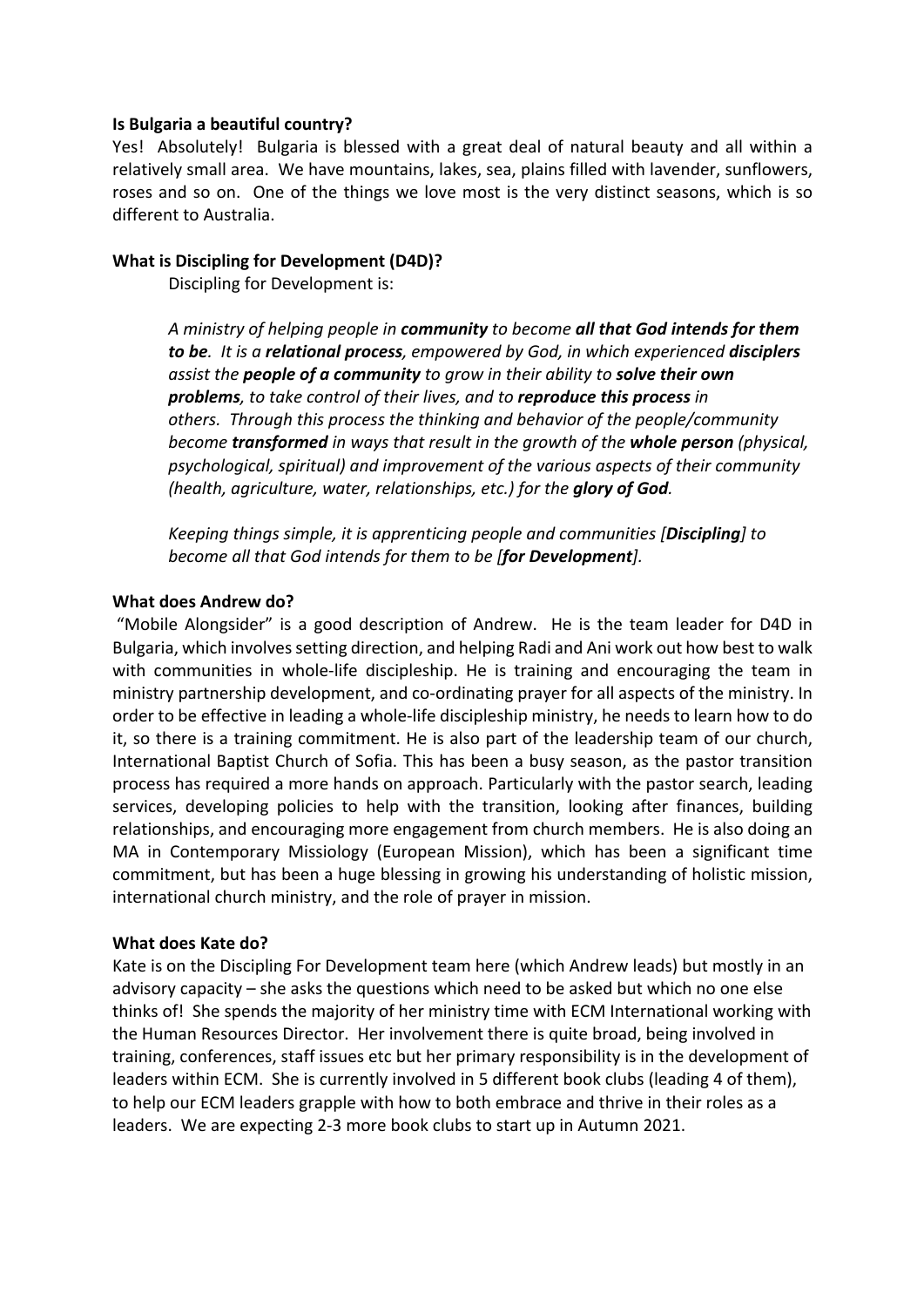# **How do you use your book club to train leaders in ECM?**

At the moment we are studying the book Lead, Develop, Care by Terry Cook. Those involved read the relevant chapter/s in preparation and then we gather to discuss what they have learnt. I prepare questions in advance to prompt our discussion. It is also a forum for peer support, so I am starting to encourage them to bring an issue they are struggling with to present to the group. The group then asks questions to clarify and then makes suggestions for possible ways forward.

## **How are the Roma faring with the pandemic?**

Not well! As we have said before, there is much prejudice against the Roma in Bulgaria and this has only been made worse with the pandemic. In addition, because many of the Roma do not have health care, they are often refused treatment if they go to the hospital at all. The hospitals are overloaded and so they have to prioritise treatment.

## **How are your support levels?**

We would appreciate more prayer and financial support. Bulgaria is a spiritually dark country and we know that "…*our struggle is not against flesh and blood, but against the rulers, against the authorities, against the powers of this dark world and against the spiritual forces of evil in the heavenly realms.*"(Ephesians 6:12). We therefore always crave your prayers. Our financial support is also low. When we returned last time we knew we had a buffer in our ECM account from your very generous giving over the previous 3 years. However, we have now depleted that and so our financial support is currently about \$15000/year short. We are looking for another church to partner with us in what God is doing in Bulgaria. If you have any suggestions, please reply to this email or to partner with us/increase your support go to www.ecmaustralia.org/blackwells

# **The coronavirus had made D4D ministry difficult. Do you still believe it can work?**

Yes…in God's strength and timing. One of the things that it is easy to forget is that in places like Africa and Asia, missionaries have been working for over two hundred years, ploughing the ground so to speak. In Bulgaria, it is only since the fall of communism (about 30years) that evangelical churches have been able to operate freely and share the Gospel. The spiritual battle is very real as Satan has claimed this country for so long and we now seek to oust him. This is why your prayers are so vitally important for the Spirit to go ahead of us to prepare people's hearts to be responsive. This is God's work which he allows all of us to be part of in different ways and it must happen in His timing. We have also seen a breakthrough in one community which is mentioned in the encouragement question below.

# **Why are the dates of Western and Orthodox Easter different?**

The formula for Easter? "The first Sunday after the first full moon on or after the vernal equinox" is identical for both Western and Orthodox Easters, but the churches base the dates on different calendars: Western churches use the Gregorian calendar, the standard calendar for much of the world, and Orthodox churches use the older, Julian calendar. The Orthodox have kept the Julian to comply with a First Ecumenical Council (Nicaea AD325) canon, which demands Christians to celebrate Resurrection day after the Jewish Passover. On the contrary, Western Christians use the Gregorian calendar, which makes them celebrate